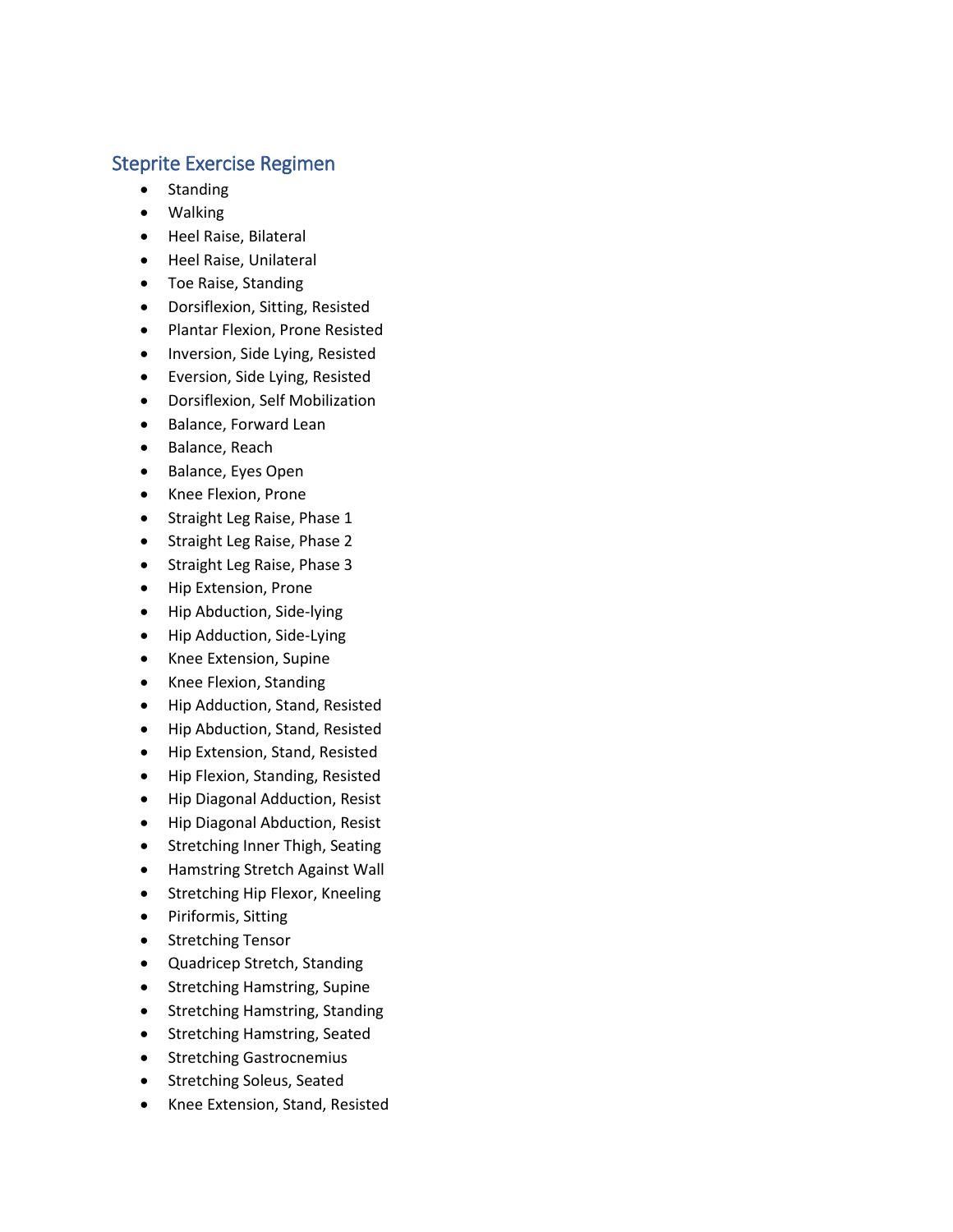- Hamstring Curl Seated, Resisted
- Hamstring Curl, Prone, Resisted
- Knee Wall Slide
- Knee Extension Seated, Resisted
- Hip Hike
- Knee Flexion, Sitting, Resisted
- Hip External Rotation, Resisted
- Hip Internal, Rotate Sit Resist
- Hip Flexion, Standing
- Hip Flexor, Standing Position
- **•** Stretching Piriformis Supine
- Stretching Iliotibial Band
- Quadricep Stretch using Bed
- Mini Squat with Ball Squeeze
- Knee Extension, Sitting
- Sit to Stand
- Chair Squat
- Deep Squat
- Knee Flexion, Standing Resisted
- Single Leg Step Up
- Forward Step Up
- Retro Step Up
- Quarter Squat
- Quarter Squat, Single Leg
- Balance Board, Sitting
- Balance Board, Stand Two Feet
- Balance Board, Stand One Foot
- Walk, Backwards
- Walk, Sideways
- Forward Stool Walk
- Retro Stool Walk
- Sideways Stool Walk
- Plantar Flexion, Sitting
- Inversion, Isometric
- Dorsiflexion, Sitting Isometric
- **•** Eversion, Isometric
- External Hamstring, Sitting
- Internal Hamstring, Sitting
- Hip Adduction, Strengthening
- Hip Abduction, Strengthening
- Balance, Eyes Closed
- Hamstring Curl, Prone
- Hamstring Curl, Sitting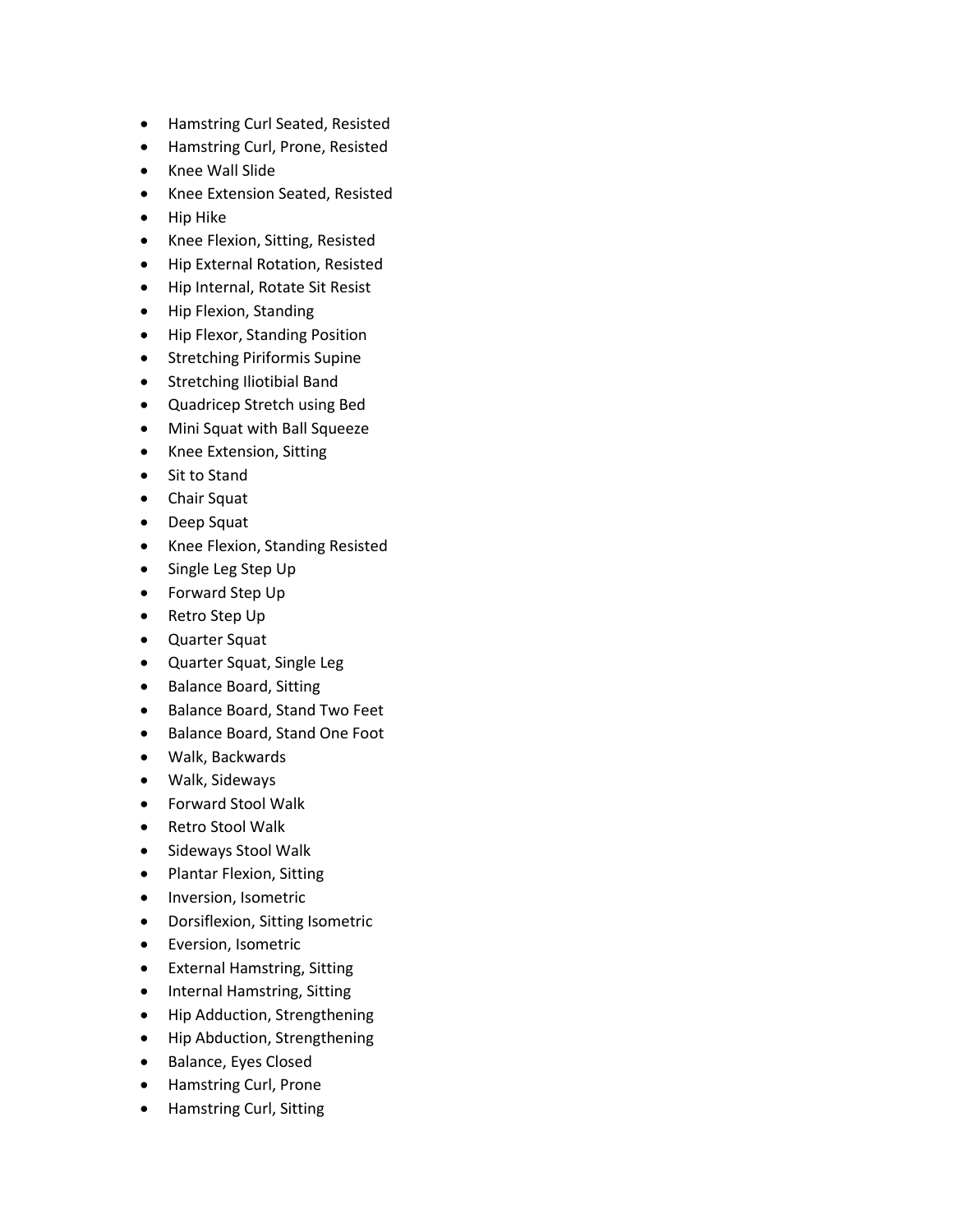- Hip Extension, Standing
- Hip Internal Rotation, Sitting
- Hip External Rotation, Seated
- Biking
- Marching Steps
- Bent Knee Side Steps
- Bridges
- Counter Top Plank
- Dumbell Squat
- One Leg Stance with Ball Toss
- Mini Squat Lunge
- Monster Walk
- Toe Touch to Front, Bent Knee
- Toe Touch to Side, Bent Knee
- Toe Touch to Rear, Bent Knee
- Toe Touch to Front, Standing
- Toe Touch to Rear, Standing
- Toe Touch to Side, Standing
- Zig Zag Step
- Clams, Side-Lying
- Side Lying Plank
- Transverse Step Up
- Hip Abduction, Side, Resisted
- Hip Abduction, Standing
- Hip Adduction, Side, Resisted
- Hip Adduction, Standing
- Hip Diagonal Abduction
- Hip Diagonal Adduction
- Knee Extension, Standing
- Dorsiflexion, Sitting
- Eversion, Side Lying
- Inversion, Side Lying
- Plantar Flexion, Prone
- Knee Flexion, Sitting
- Seated Eversion
- Seated Inversion
- Ankle Rotation
- Supine Heel Slide with Strap
- Long Sitting Quad Set
- Seated Hamstring Stretch, Chair
- Seated Hamstring Stretch, ChairB
- Hook-lying Isometric Clamshell
- Knee Extension Mobility, Towel